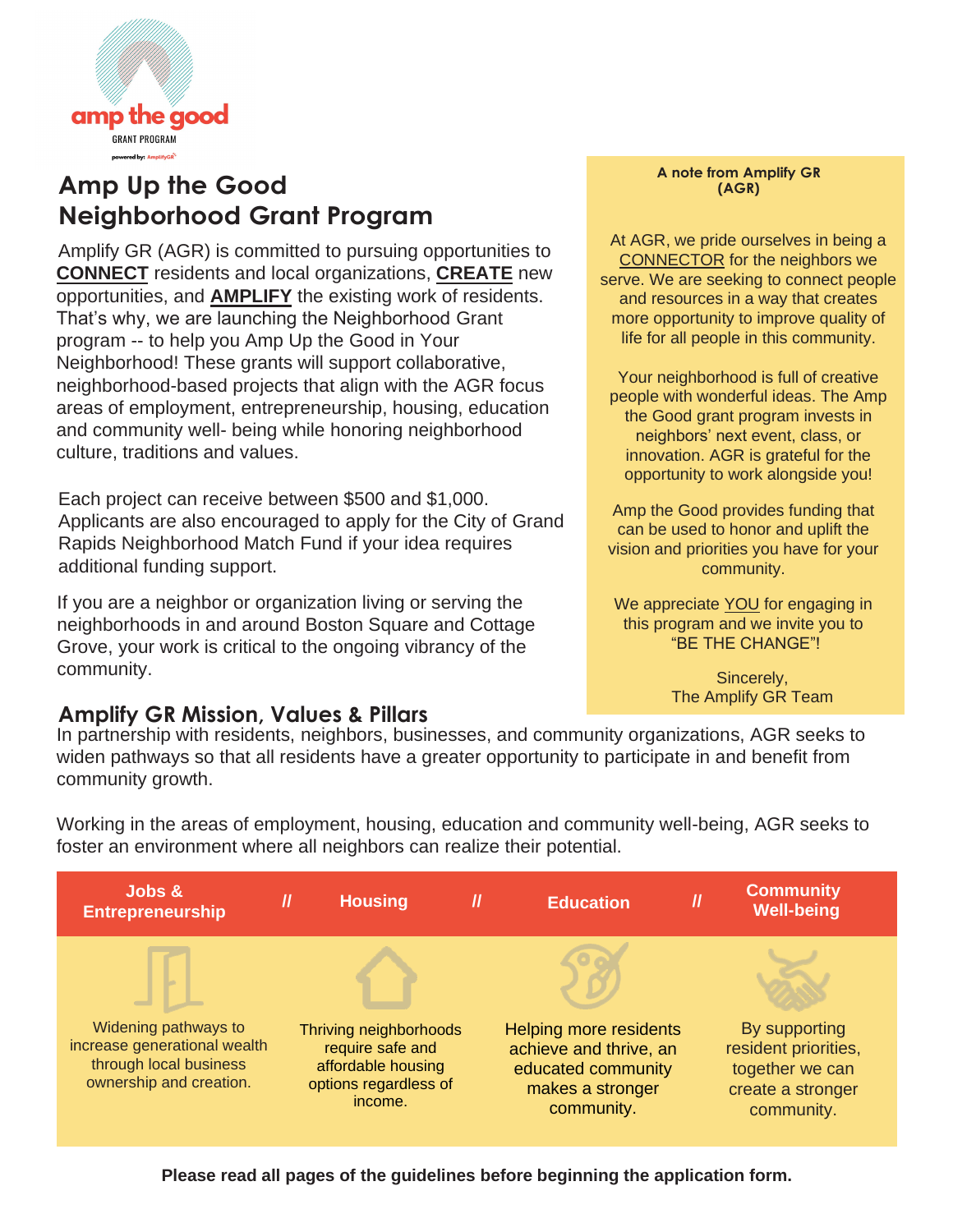| <b>What should</b><br>I Know?  | Grants of \$500 to \$1,000 will be awarded based on budgets and avail-<br>able funds. Grants are provided until funds are exhausted.                                                         |
|--------------------------------|----------------------------------------------------------------------------------------------------------------------------------------------------------------------------------------------|
|                                | Notice of awards will be given within 30 days of submission.                                                                                                                                 |
|                                | A resident advisory team in conjunction with Amplify GR staff, will review<br>applications and oversee the grantmaking process.                                                              |
|                                |                                                                                                                                                                                              |
| <b>Who Can</b><br>Apply?       | Individual community members and small nonprofits are eligible <sup>*</sup> .<br>Examples of eligible groups include:                                                                        |
|                                | Informal resident groups (e.g. block clubs)<br>٠<br><b>Neighborhood Associations</b><br>$\bullet$<br>Non-profit organizations with a budget of \$100,000 or less                             |
|                                | ***IMPORTANT NOTE: A fiduciary is required.                                                                                                                                                  |
|                                |                                                                                                                                                                                              |
| What is a<br><b>Fiduciary?</b> | A fiduciary is a nonprofit organization that acts as the financial managing<br>organization for your project. The fiduciary should oversee bookkeeping<br>and financial tax reporting.       |
|                                | AGR grants will be written to the fiduciary, who then tracks the grant with<br>their annual gifts.                                                                                           |
|                                | If you are applying as an incorporated nonprofit, generally, no additional<br>fiduciary is required.                                                                                         |
|                                | If the fiduciary is a church with a $501(c)(3)$ status, please have them<br>complete the included form titled "Pre-Grant Assessment of Churches<br>without 501(c)(3) Public Charity Status". |
|                                |                                                                                                                                                                                              |
|                                |                                                                                                                                                                                              |
|                                |                                                                                                                                                                                              |
|                                |                                                                                                                                                                                              |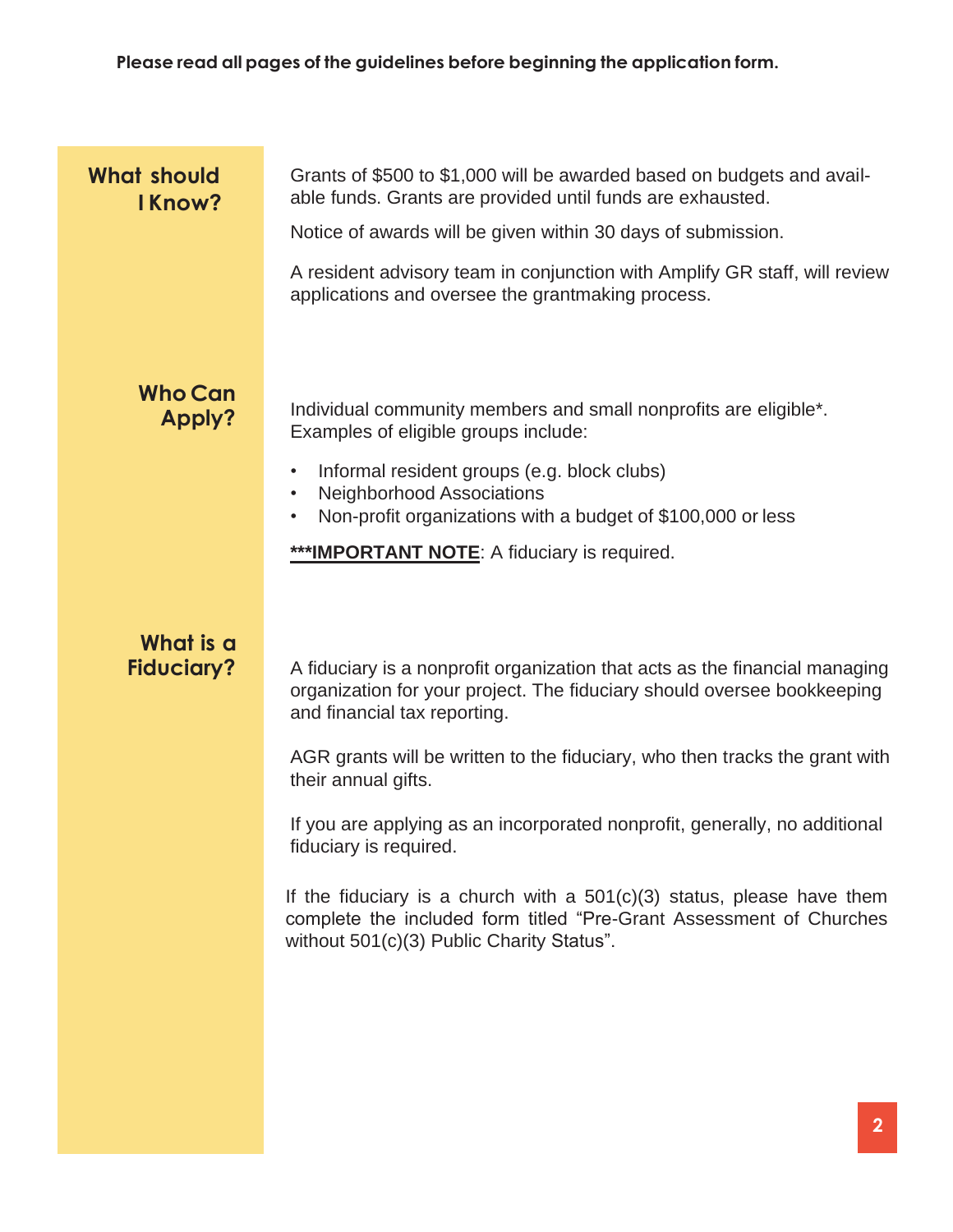### **How can the** grant be used?

To create, plan, organize and implement a proposal for community enhancement projects.

| <b>Examples of Eligible</b><br><b>Project Ideas</b> | <b>Examples of Non-Eligible</b><br><b>Projects / Expenses</b>                                |
|-----------------------------------------------------|----------------------------------------------------------------------------------------------|
| Resume Camp                                         | Operating expenses not related to<br>the project                                             |
| Neighborhood small business<br>directory            | Capital or property purchases                                                                |
| <b>Little Libraries</b>                             | Fulfillment of past personal or<br>business related financial<br>commitments or expenditures |
| <b>Block Parties / Community</b><br>celebrations    | Staff salary / wage expenses                                                                 |
| <b>GED Prep</b>                                     | Political lobbying efforts                                                                   |
| After school tutoring                               | Fundraising                                                                                  |
| Spring Clean Up                                     | Alcohol purchases or<br>distribution                                                         |
| <b>Community Mural</b>                              | Events and programs that charge<br>admission                                                 |

### **What kind of projects qualify?**

To be considered, projects must involve residents in the neighborhoods AGR serves (see map) in the following ways:

- 1. be led by and/or involve neighborhood residents / neighbors
- 2. provide a benefit to and directly involve residents / neighbors
- 3. include residents / neighbors in the planning and implementation

Projects must support a collaborative community environment and align with at least one of the AGR focus areas (see page 1).

**\*\*\*Special consideration will be given to projects that have a lasting and long-term impact on your neighborhood.** 

Projects **MUST** abide by Grand Rapids city ordinances and policies.

**Awards are NOT made to:** Government agencies Political groups **Universities** 

**Hospitals Newspapers** Non-local organizations

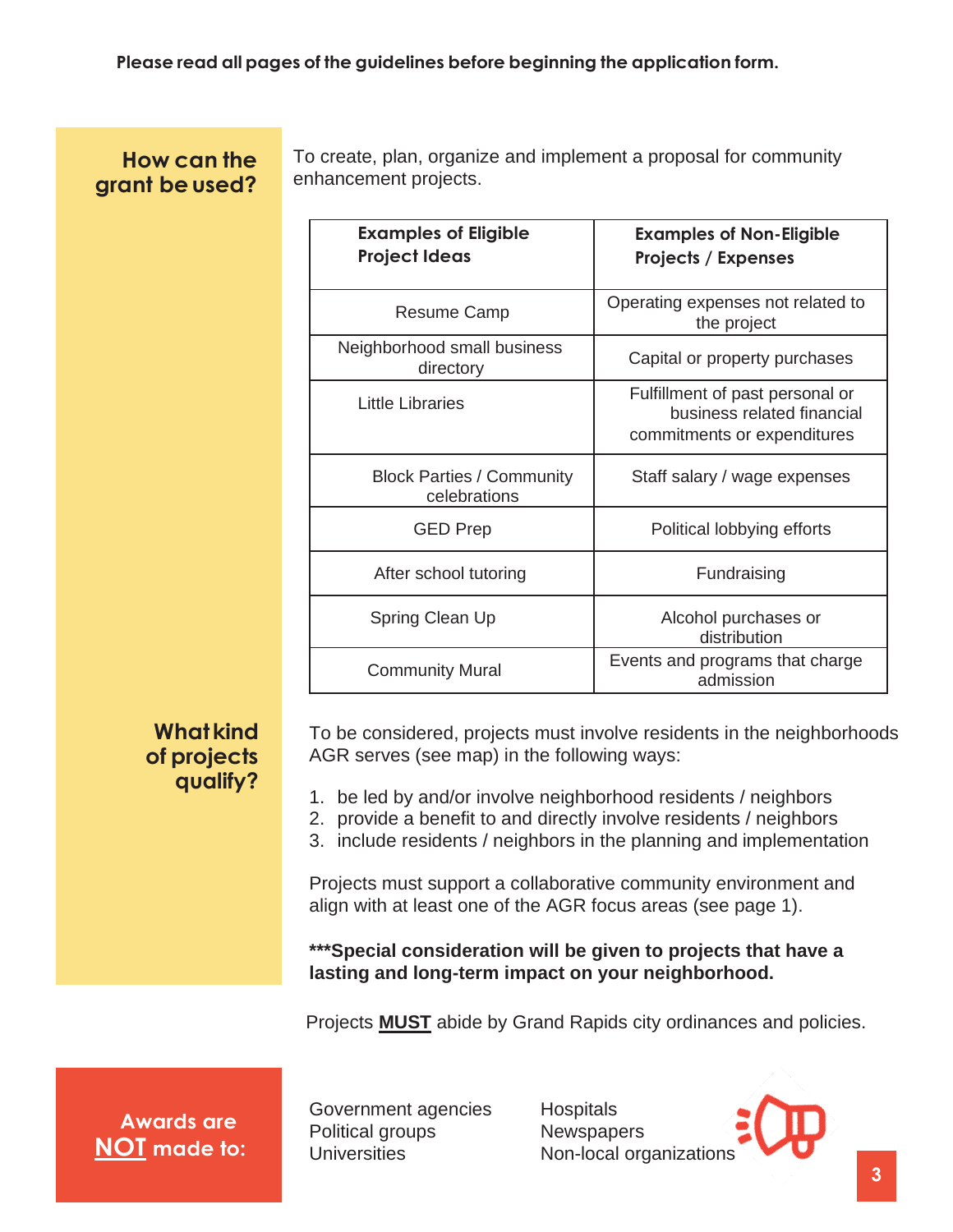### **Grant Application Process**

Applications are reviewed by a resident advisory team made up of neighbors. Funding decisions will be made within 30 days of submission. Applicants will be notified in writing about approved and denied funding decisions.

#### **All pages must be completed and submitted to beconsidered.**

Occasionally the review team may have questions about a proposed project or require documentation of critical components of the project. This could delay the grant decision process. Applicants should allow enough time for this review process to ensure their project begins as scheduled. Please be advised that the entire process could take up to 60 days to complete.

### **Requirements for Funded Projects**

Each applicant can submit one project at a time. If funded, the applicant must complete the project and submit a final report before being eligible to apply again.

A final report must include the following:

- Documentation of alignment with AGR mission, values and focus areas as stated in this application
- Event Photos
- Storyteller video (3-5 Minutes)
- Documented feedback from participants

A consent letter from a fiduciary, including:

- Organization name
- Contact name
- Contact email
- Contact phone number
- Contact mailing address
- Project budget
- Project name and description
- Tax ID Number (TIN)
- Employer ID Number (EIN)

**All projects must be completed by December 31st, 2022**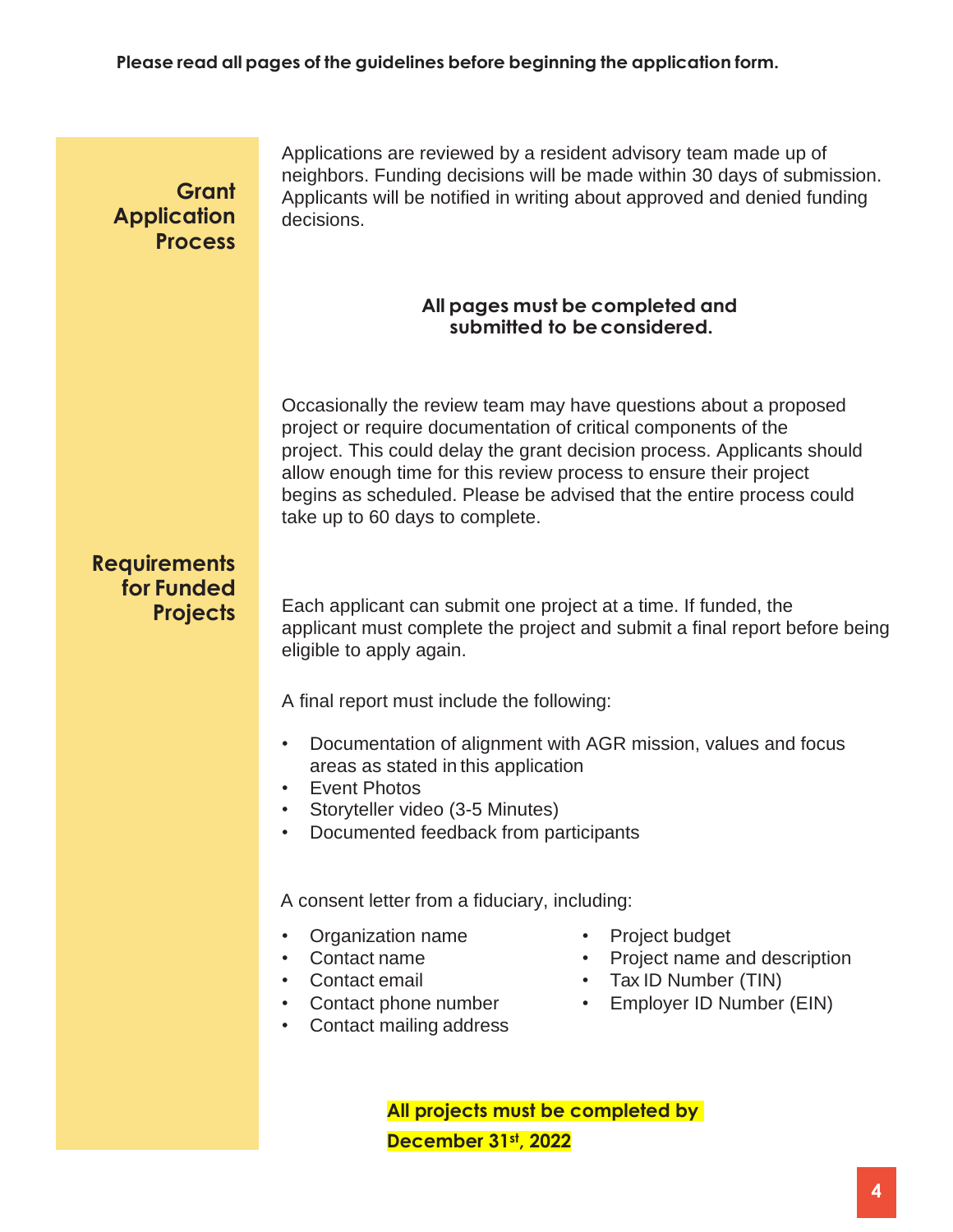### **Selection Criteria**

Each project will be evaluated on how well it supports Amplify GR's mission and focus areas by addressing a specific need or concern. The Amplify GR Mission, Values & Pillars are listed on Page 1 of this application.

### **All projects must take place within the boundaries shown on the maps below.**



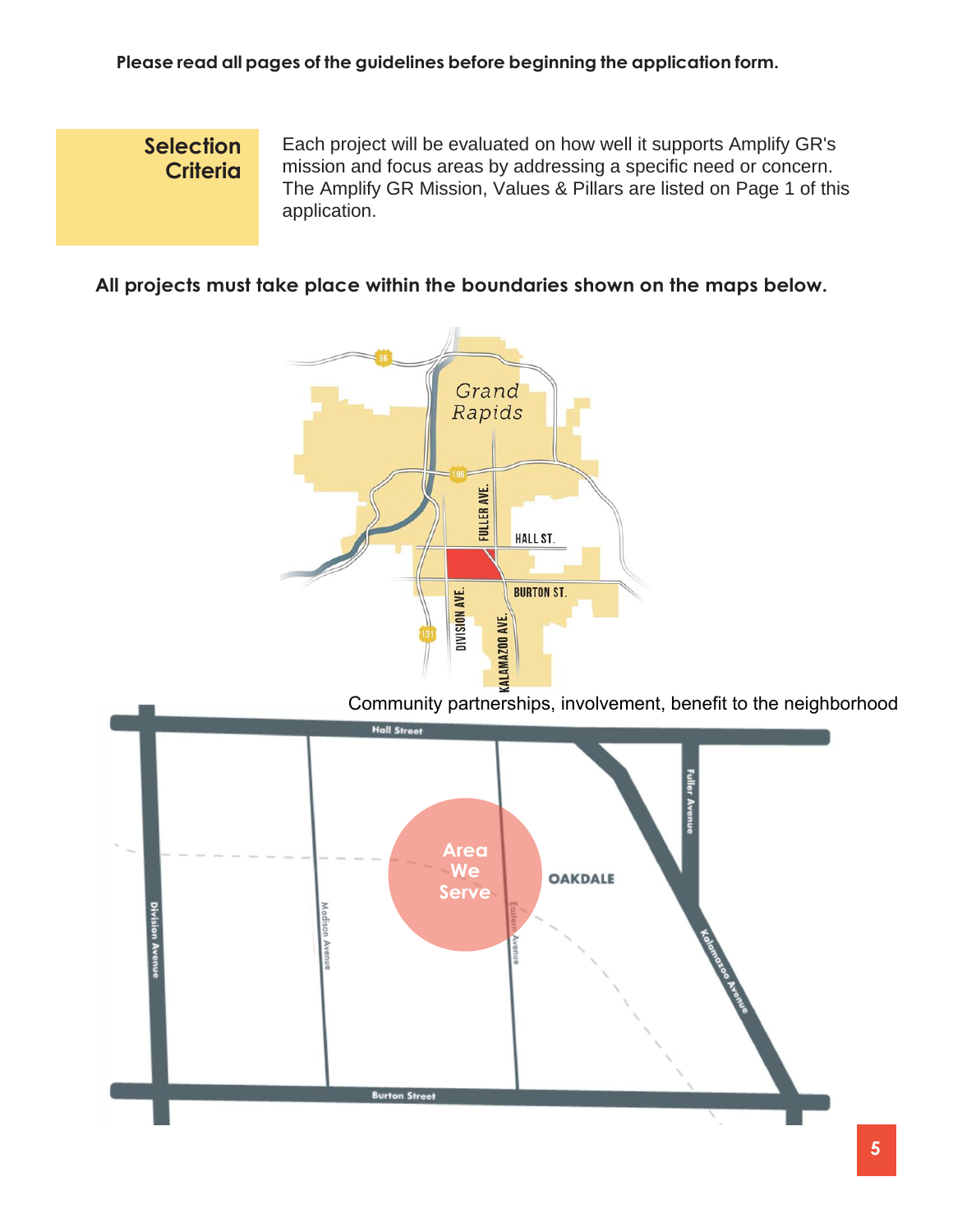

# **Neighborhood Grant Program Selection Criteria**

| <b>CRITERIA</b>                                  | <b>POINTS</b> | <b>EXPLANATION</b>                                                                                                                               |
|--------------------------------------------------|---------------|--------------------------------------------------------------------------------------------------------------------------------------------------|
| Supports AGR's mission and<br><b>Focus Areas</b> | 5             | The activities in the project are designed to address<br>one or more of the AGR focus areas included in this<br>application.                     |
|                                                  |               | Proposed activities are an innovative response to a<br>recognized problem.                                                                       |
| <b>Community Partnerships</b>                    | 5             | Working in partnership with a local $501(c)(3)$ or church<br>to serve as fiduciary. Letter of consent or pre grant<br>assessment form submitted. |
| <b>Community Involvement</b>                     | 5             | A minimum of 3 residents involved in carrying out the<br>project.                                                                                |
| Benefit to the Neighborhood                      | 5             | Project provides a public benefit to the neighborhood<br>and directly involves the neighborhood residents in all<br>phases.                      |
|                                                  |               | Project takes place within the specified boundaries of<br>the neighborhood.                                                                      |
| <b>Project Planning</b>                          | 5             | Project plans should be cost effective and ready for<br>implementation; shows a clear and reasonable vision<br>for results and sustainability.   |
| <b>Budget</b>                                    | 5             | Budget is a reasonable projection of expenses and<br>revenue. Expenses are itemized, specific and<br>necessary for project implementation.       |
|                                                  |               | The activities and expenditures fall within the quide-<br>lines of what is eligible for funding.                                                 |
|                                                  | 30            | <b>TOTAL POSSIBLE POINTS</b>                                                                                                                     |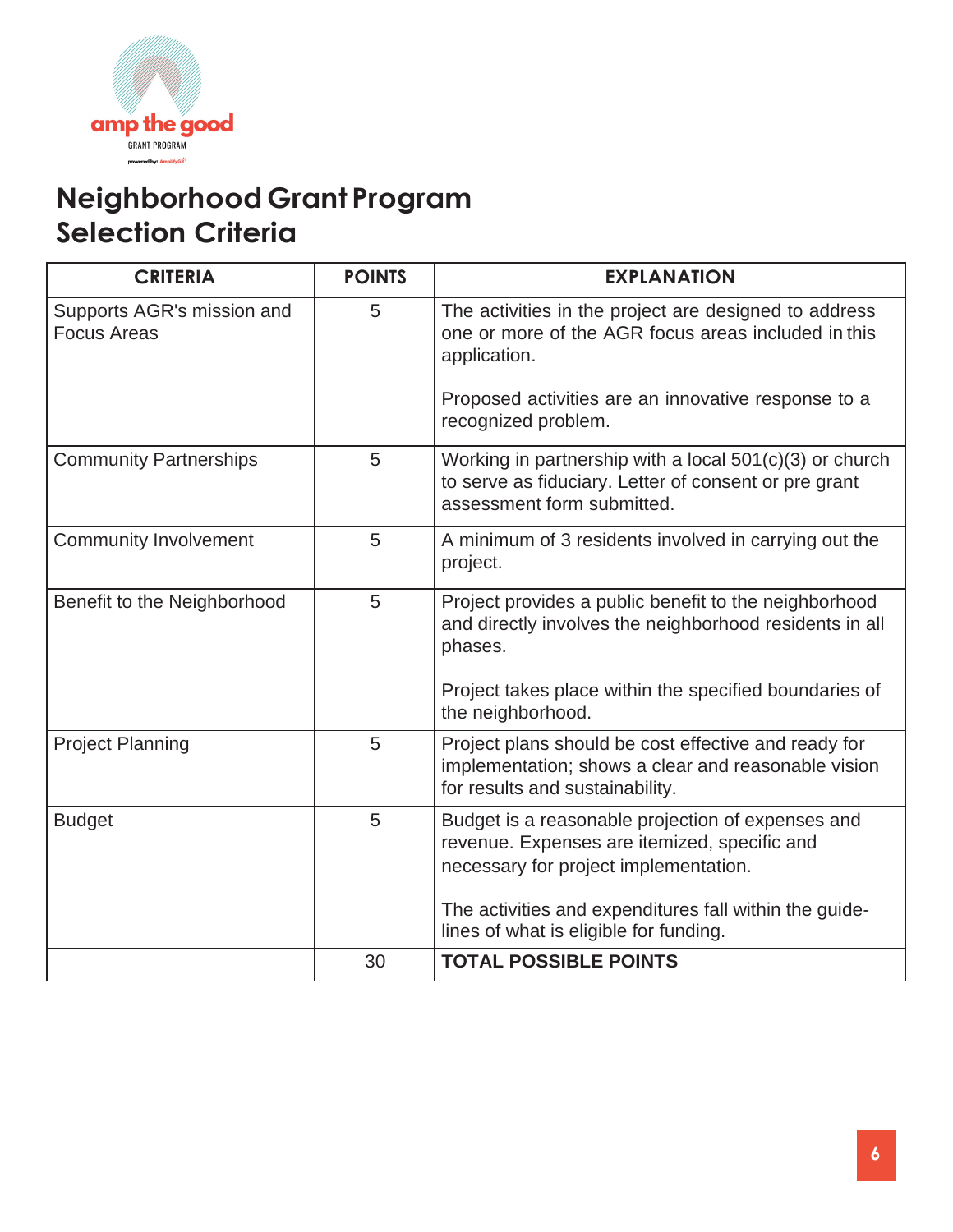

## **Amp Up the Good Grant Program 2022 Application**

| How to                                   | There are three ways to submit completed applications:                                                                                                                                                                                                                                                                       |
|------------------------------------------|------------------------------------------------------------------------------------------------------------------------------------------------------------------------------------------------------------------------------------------------------------------------------------------------------------------------------|
| <b>Submit Your</b><br><b>Application</b> | Email Latesha@amplifygr.org<br>٠<br>Mail to Amplify GR ATTN: Latesha Lipscomb<br>$\blacksquare$<br>1480 Kalamazoo Ave SE, Grand Rapids, MI 49507<br>Drop off to Amplify GR office at the above address<br>$\blacksquare$                                                                                                     |
| <b>Application</b><br><b>Check List</b>  | A complete application consists of the following:                                                                                                                                                                                                                                                                            |
|                                          | Completed application form<br>Step 1                                                                                                                                                                                                                                                                                         |
|                                          | Completed answers to questions A-F<br>Step 2                                                                                                                                                                                                                                                                                 |
|                                          | <b>Completed Workplan</b><br>Step <sub>3</sub>                                                                                                                                                                                                                                                                               |
|                                          | <b>Budget</b><br>Step 4                                                                                                                                                                                                                                                                                                      |
|                                          | Letter from Fiduciary (see pages 2 &4)<br>Step 5                                                                                                                                                                                                                                                                             |
|                                          | Pre-Grant Assessment form if your fiduciary is a church<br>Step 6<br>without a 501c3 status                                                                                                                                                                                                                                  |
|                                          | <b>Notification</b> within 30 days of application submission. Applicants are<br>notified of award decisions and specific conditions, if any, that need<br>to be met before a contract is executed.                                                                                                                           |
|                                          | <b>Contracting</b> within 60 days of application submission. An<br>Agreement for Services, a contract between the participant and<br>AGR is finalized and signed, authorizing the project to begin. AGR<br>has no responsibility to fund the organization for any expense<br>incurred before a signed Agreement is in place. |
|                                          | <b>Payment</b> should be received with 30 days of signed contract.                                                                                                                                                                                                                                                           |

**Note:** Awards may be rescinded for projects not ready for contracting within 30 business days of award notification.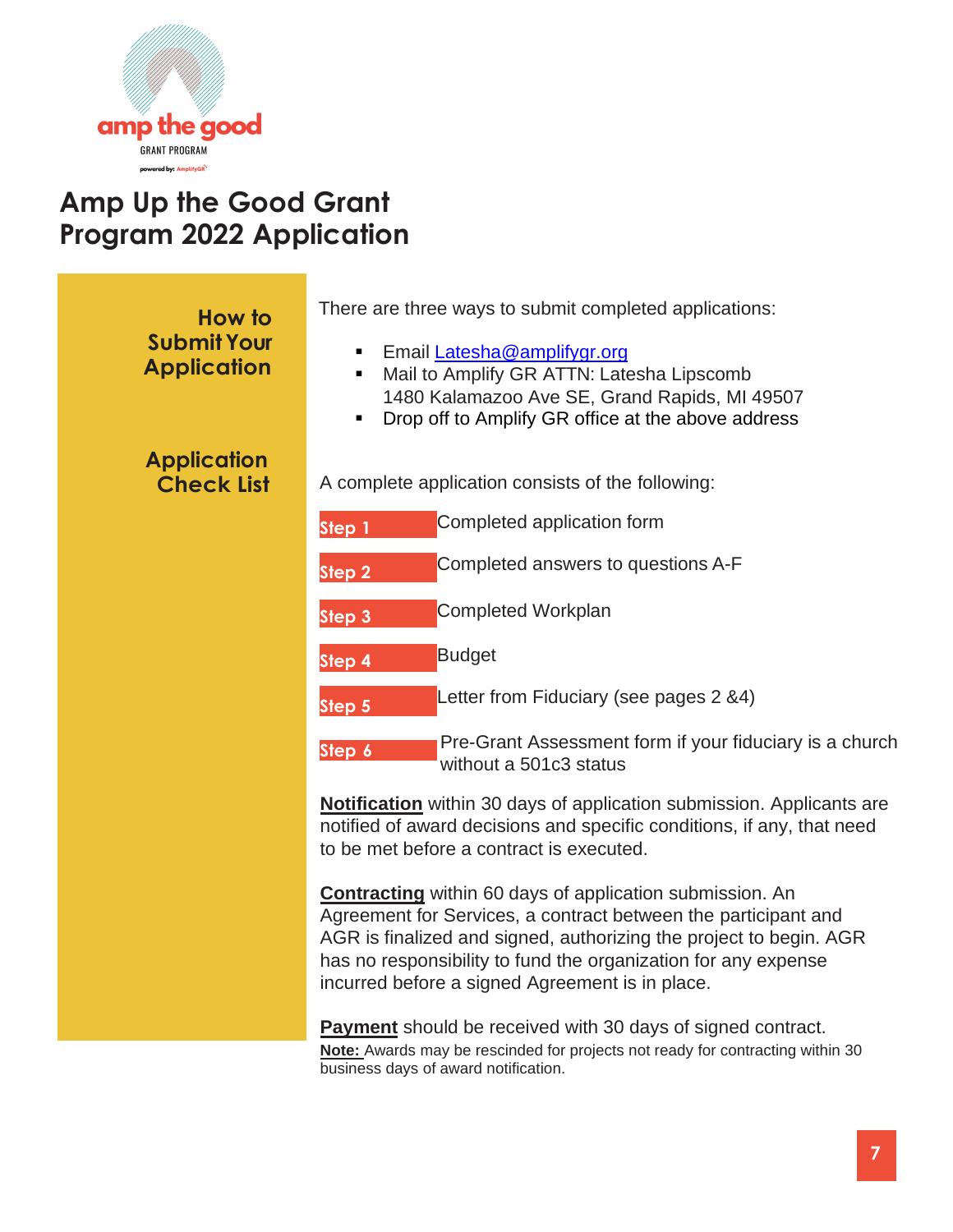



#### **For internal use only**

### **2022 Neighborhood Grant Application "Amp Up the Good"!**

Project # Date Received Funded

|                                                                         | <b>Project Identification Information</b> |                                 |
|-------------------------------------------------------------------------|-------------------------------------------|---------------------------------|
| <b>Project Name</b>                                                     |                                           |                                 |
| Project Date(s)                                                         |                                           |                                 |
| Project Location(s)                                                     |                                           |                                 |
| Include building names,<br>addresses, neighborhood<br>descriptors, etc. |                                           |                                 |
| Does the Project<br>take place within the<br>boundaries?                | <b>YES</b>                                | <b>NO</b>                       |
| Circle the correct answer<br>after reviewing page 5.                    |                                           |                                 |
| <b>Total Grant Request</b><br>\$.                                       |                                           | \$<br><b>Total Project Cost</b> |
|                                                                         | <b>Expected Number of Participants</b>    |                                 |
| List aligned focus area                                                 |                                           |                                 |

| <b>Applicant Contact Information</b> |                           |  |
|--------------------------------------|---------------------------|--|
| Name                                 |                           |  |
| <b>Mailing Address</b>               |                           |  |
| Type text here                       |                           |  |
| Day/Work Phone                       | <b>Evening/Home Phone</b> |  |
|                                      |                           |  |
| <b>Applicant Signature</b>           | Date                      |  |
|                                      |                           |  |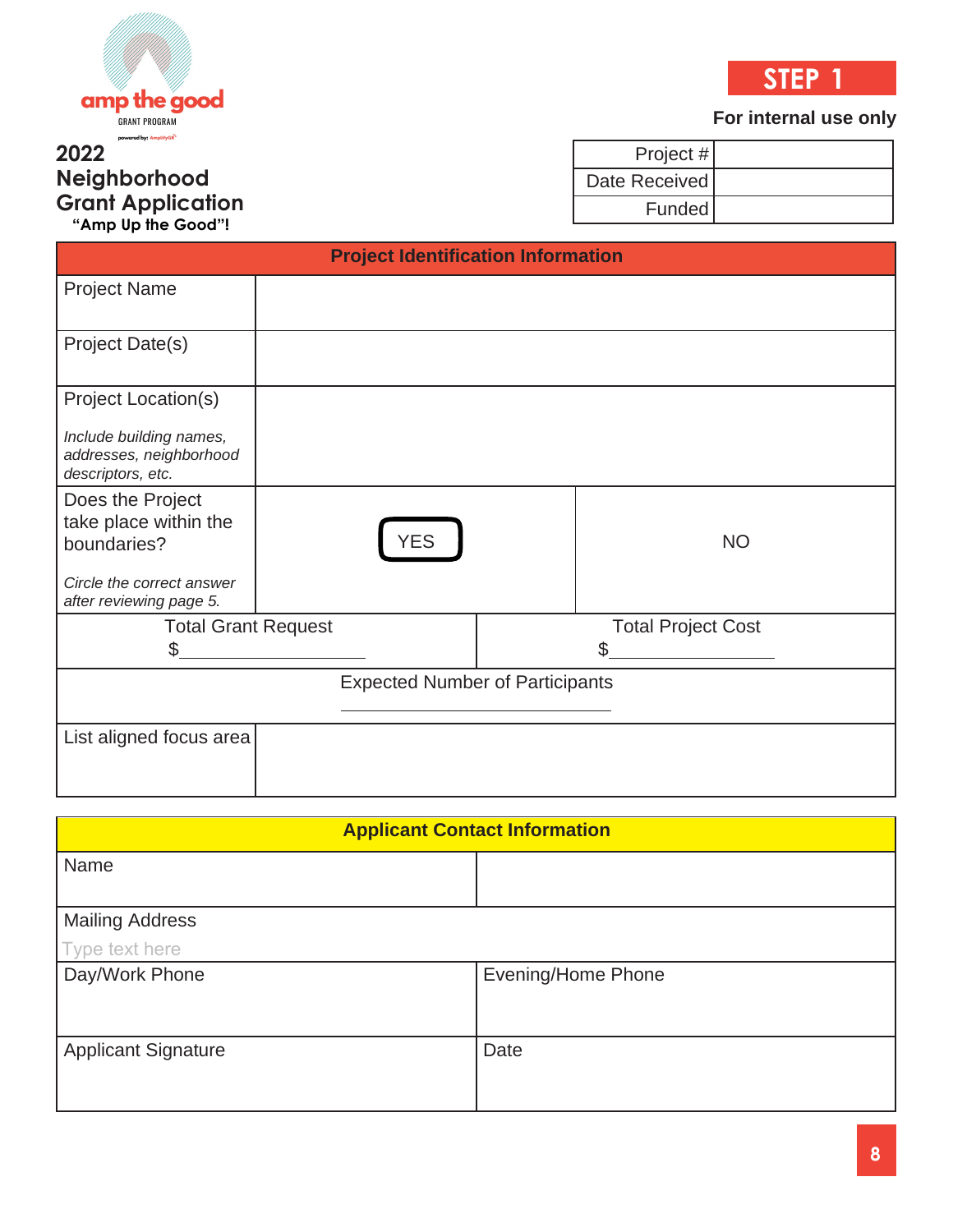## **STEP 2**

#### **A. Describe your project idea.** (No longer than 1 page)

Please describe what will happen when, where and how many times over an identified time span. See the attached work plan. Include resources that will be needed, if any, and how you will obtain them. Describe any final products, specific events, or milestones that are part of the project

**Please use no more than 2 pages to complete questions B - F**

- **B. Who will get involved?**
- **C. Do you have any previous experience working on a similar project? Please describe your experience.**
- **D. What are the goals for this specificproject?**
- **E. How will you know you reached your specific project goals?**
- **F. How does your project align with one or more of the areas of focus?**

#### **PLEASE NOTE:**

Information requested on this page should be typed separately. Answers to the questions aboveshould not exceed five pages.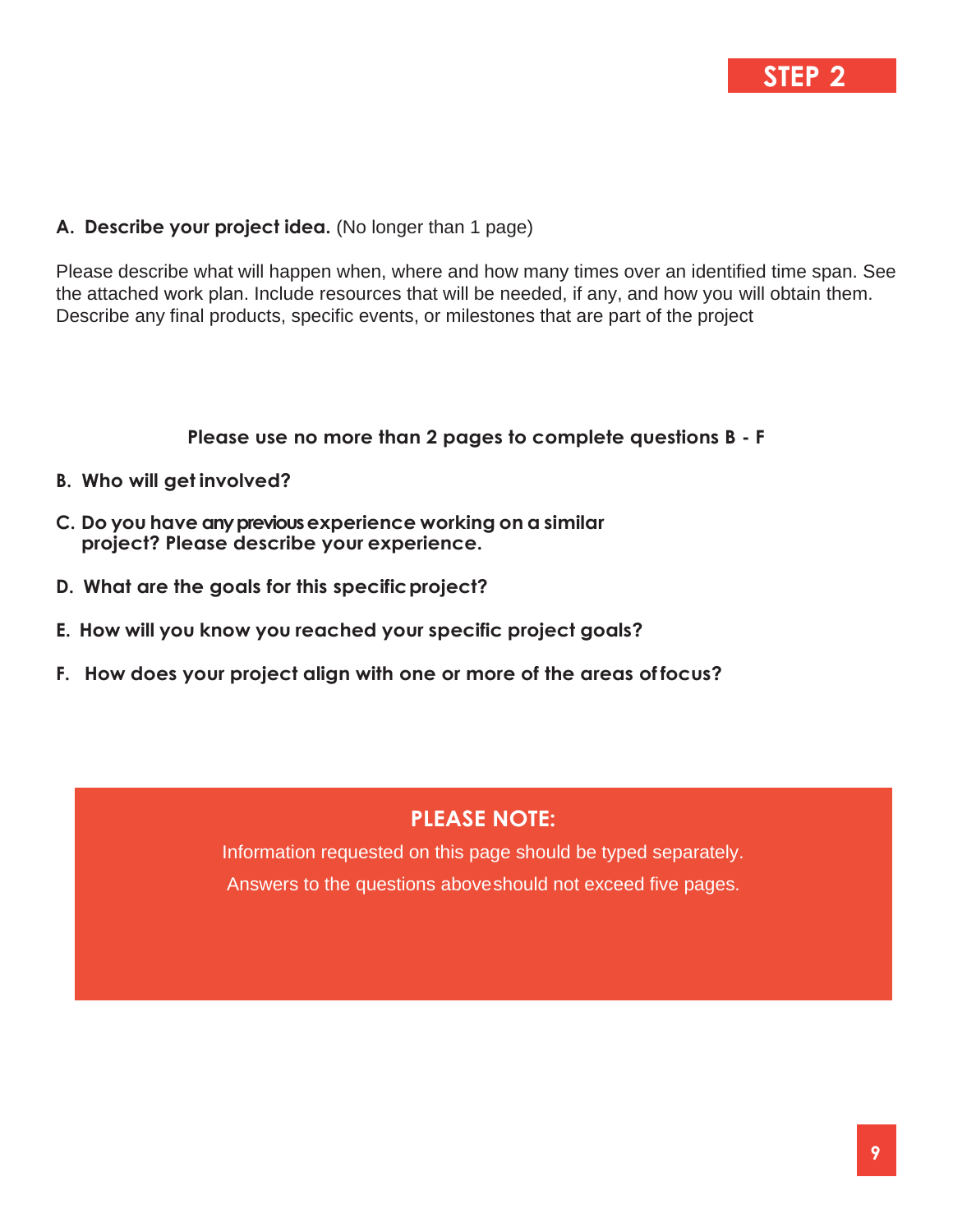# **WORKPLAN STEP 3**

- 
- List in chronological order specific steps you will take to carry out this project.
- Identify who will be responsible for carrying out each step or activity.
- Estimate the month and year the step will be completed.
- Projects must be completed by December 31<sup>st</sup>, 2022
- Use this form or include your own document.

| A. Step/Activity | B. Responsible Person/Group | C. Date Done |
|------------------|-----------------------------|--------------|
|                  |                             |              |
|                  |                             |              |
|                  |                             |              |
|                  |                             |              |
|                  |                             |              |
|                  |                             |              |
|                  |                             |              |
|                  |                             |              |
|                  |                             |              |
|                  |                             |              |
|                  |                             |              |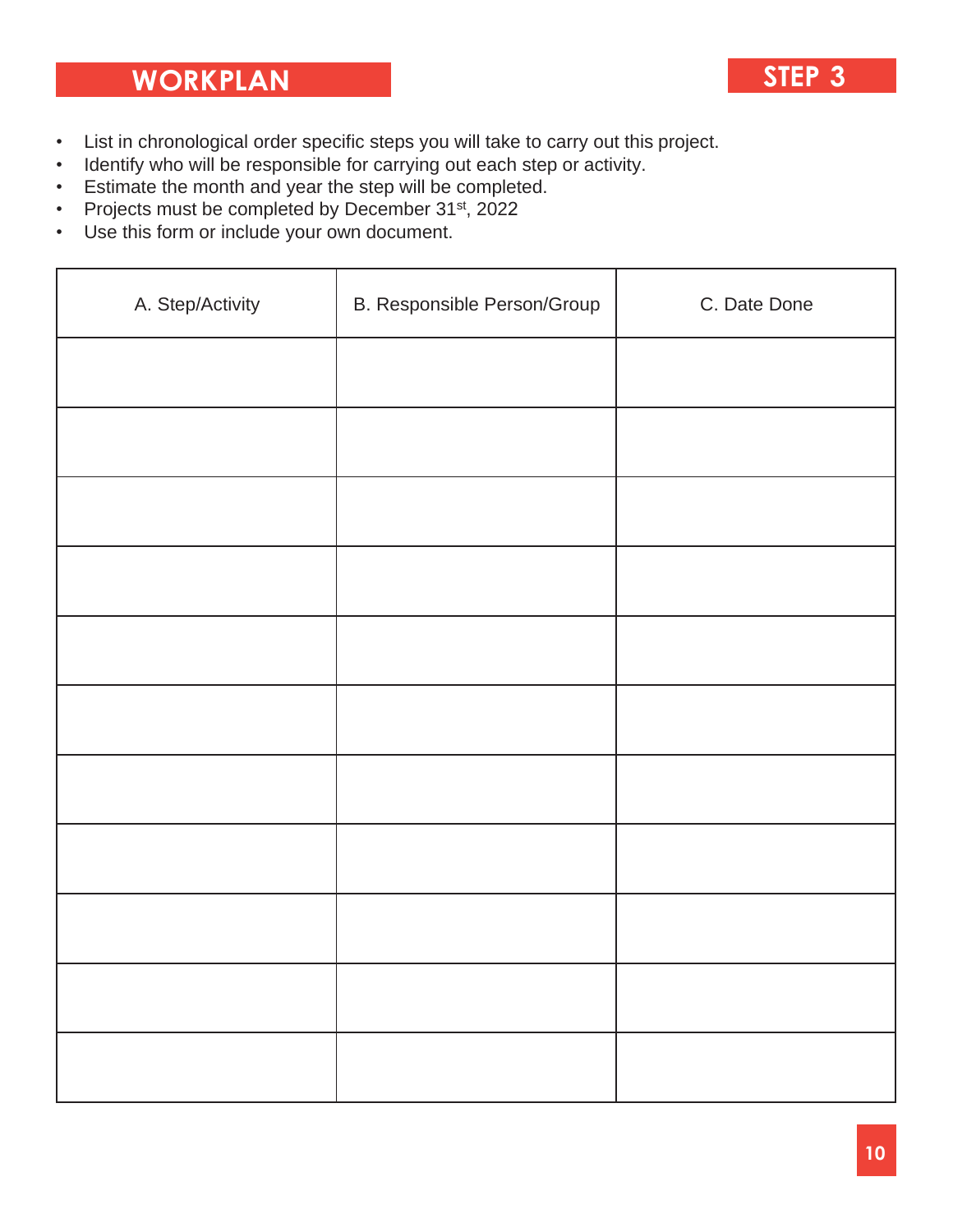**STEP 4**

# **Provide Project Budget**

Attach a separate spreadsheet or table detailing your expected expenses.

## **STEP 5**

# **Fiduciary Requirements**

Include a consent letter from your fiduciary. The letter should include:

- Organization name
- Contact name
- Contact email
- Contact phone number
- Contact mailing address
- Project budget
- Project name and description
- Tax ID Number (TIN)
- Employer ID Number (EIN)

## **STEP 6**

If your fiduciary is a church without a 501c3 status, they must also complete the form titled "Pre-Grant Assessment of Churches without 501c3 Public Charity Status" featured on page 12.



Review the entire application to make sure it is complete. Check to make sure all your attachments are included in your submission.

# **Thank you for applying!**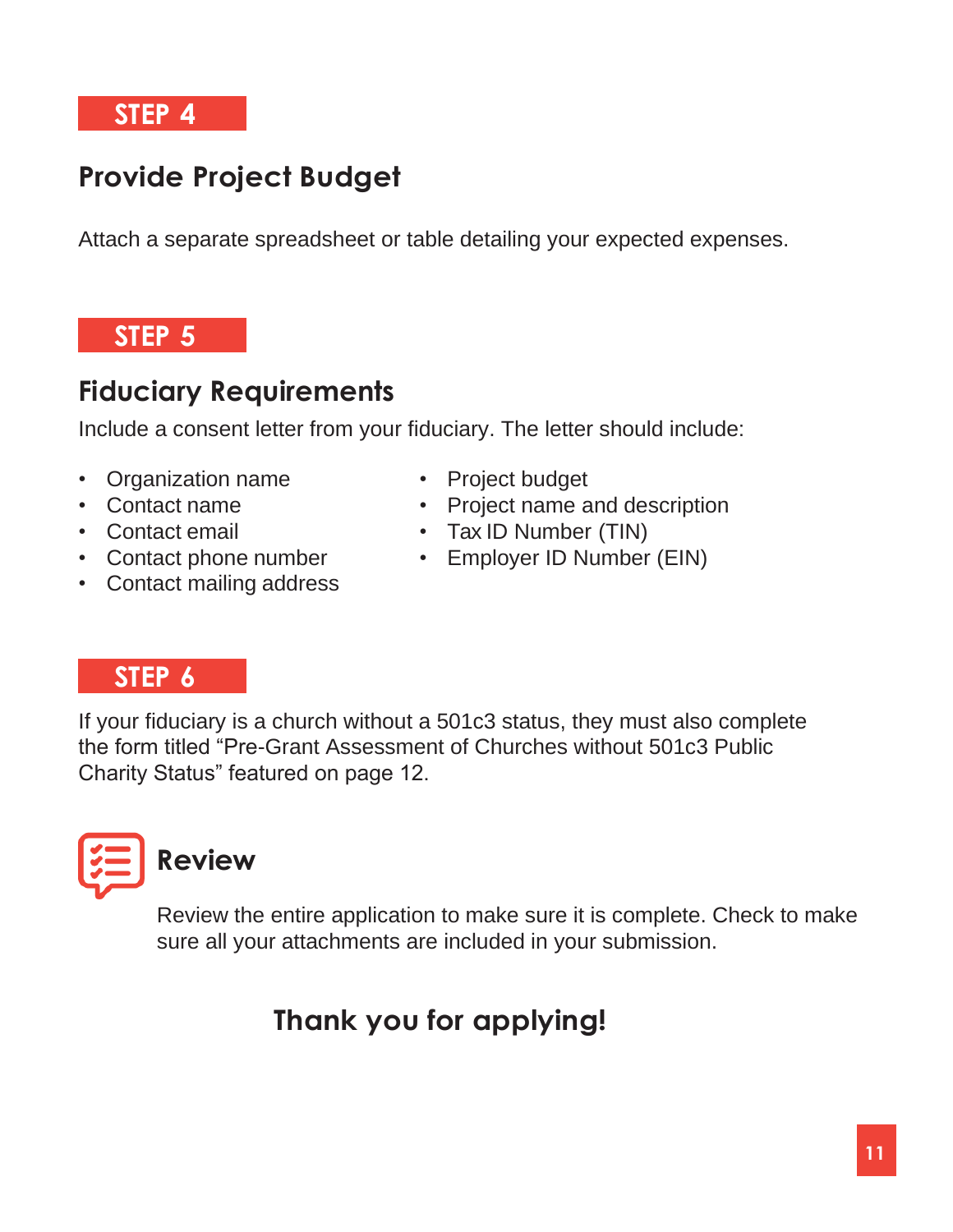## **Pre-Grant Assessment of Churches without 501(c)3 Public Charity Status**

#### Church Name:

Church Location:

Pastor's Name:

Pastor or Church Phone #:

Federal Tax ID #:

Is the church covered by a group exemption ruling? If yes, please list the group and their Tax ID #:

Does the church have proof of legal existence which could include State Tax Corporate ID number, Articles of Incorporation or Bylaws? If so, please attach copies.

### *Please Circle*

| Does the church have a building or regular place of worship?<br>Yes                                 | <b>No</b> |               |  |
|-----------------------------------------------------------------------------------------------------|-----------|---------------|--|
|                                                                                                     |           | <b>Unsure</b> |  |
| Does the church have regular and/or scheduled worship services?                                     |           |               |  |
| Yes                                                                                                 | <b>No</b> | Unsure        |  |
| Does the church have a board or governance structure?                                               |           |               |  |
| Yes                                                                                                 | No        | Unsure        |  |
| Does the church have a membership with an association other than<br>another church or denomination? |           |               |  |
| Yes                                                                                                 | <b>No</b> | <b>Unsure</b> |  |
| Does the church have regular attendees/congregation?                                                |           |               |  |
| Yes                                                                                                 | <b>No</b> | <b>Unsure</b> |  |
| Does the church provide Sunday School or similar type programming?                                  |           |               |  |
| Yes                                                                                                 | <b>No</b> | <b>Unsure</b> |  |
| Does the church have pastor(s) ordained by others outside of the church?                            |           |               |  |
| Yes                                                                                                 | <b>No</b> | Unsure        |  |
| Does the church have a written doctrinal statement or position?                                     |           |               |  |
| Yes                                                                                                 | <b>No</b> | <b>Unsure</b> |  |
|                                                                                                     |           |               |  |